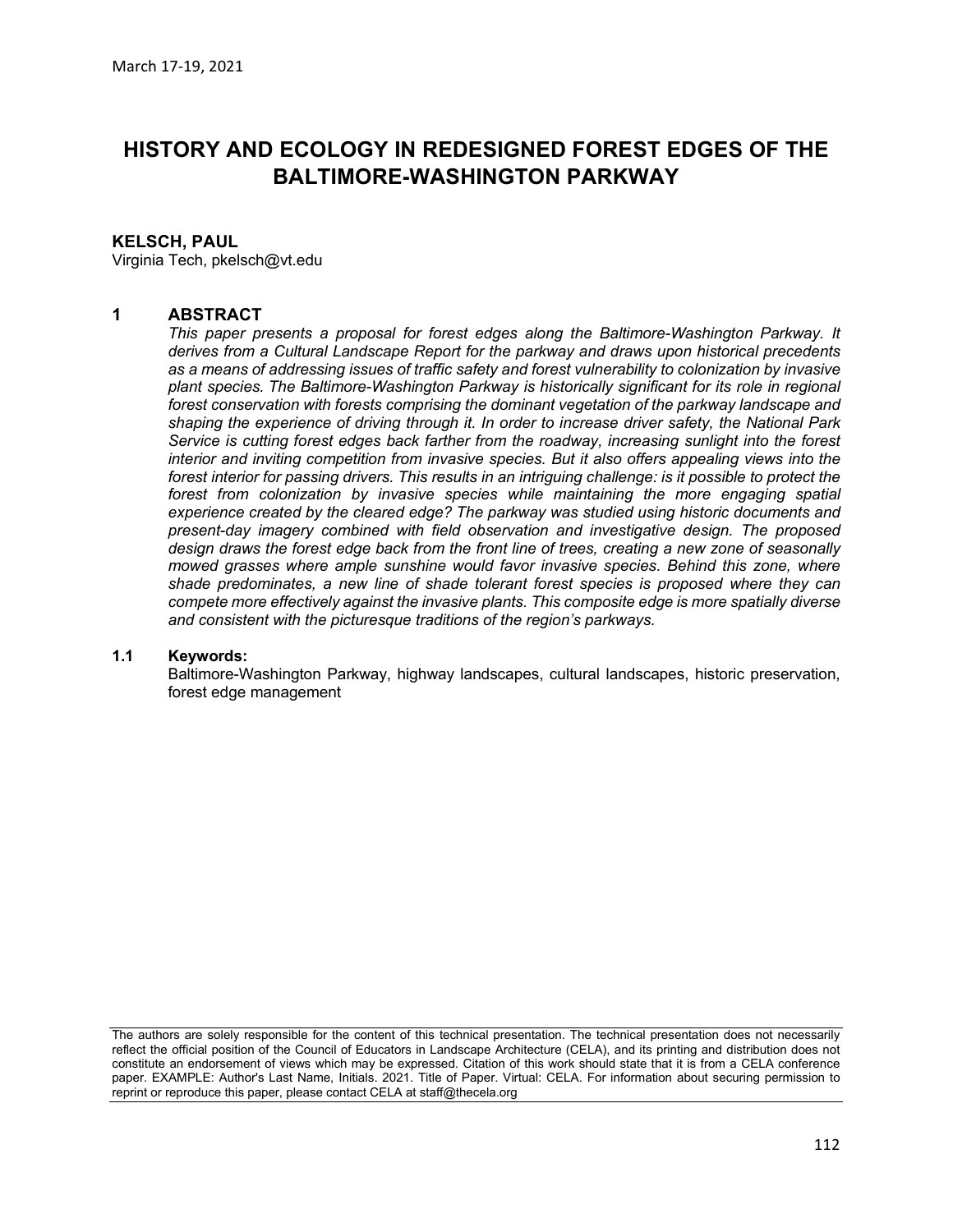# 2 INTRODUCTION

Forests form a continuous backdrop for drivers on the Baltimore-Washington Parkway, a nineteenmile roadway that extends northeast from Washington, DC toward Baltimore, MD. Traveling through a forested corridor, most drivers are probably unaware of the significance of the adjoining forest in regional conservation or even give much thought to the design and management decisions that have cultivated this forested drive. Yet the forests are key to the parkway's historical significance as well as its form and character as a cultural landscape.

Like many forests along highways, these are threatened by the establishment and spread of invasive plant species and more immediately by highway safety regulations that mandate a thirty-foot setback from the edge of the roadway. For a parkway characterized in very large part by the close presence of maturing forests, such a mandate poses an existential threat to the character of the landscape.

This paper presents a conceptual design proposal for managing the forest edge of the Baltimore-Washington Parkway in the wake of clearing for this thirty-foot setback. Truly, this is 'a modest proposal', one that aspires to create a more spatially intricate edge, grounded in the history of this landscape and of other parkways in the Washington, DC region. It seeks to control invasiveness through seasonal mowing and innovative planting to create a new kind of forest edge for the parkway that will be historically grounded, easier to maintain, and more beautiful for drivers of the parkway.

The proposal is a small part of a much larger Cultural Landscape Report (CLR)(Kelsch, 2021) for the National Park Service that documents the history and current conditions of the parkway and proposes design and management changes to mitigate specific highway safety concerns. The closeness of the forest to the edge of the roadway was but one of those safety concerns, and this proposal arose out of the historical documentation and interpretation at the core of the CLR. This proposal for the forest edges is intuitive, based in history and also in design imagination. Similarly, the threat from invasive plant species is based in general knowledge of the problem and observation of the parkway's vegetation. The proposal itself is somewhat generic, more of a management recommendation than a specific design proposal, and it would need site-specific and more scientific examination of the vegetation before implementation along the parkway. The purpose of this paper is to show an example of how historical information and design imagination can help address ecological problems in cultural landscapes.

To understand the goals and projected impacts of the proposal, this paper presents the historical significance of the parkway's design, its role in the history of regional forest planning, our mapping methodology to document forest conditions, and the role of the forest in shaping the sequential experience of driving the parkway. It then presents the actual proposal in the form of an imagined perspective drawing and a more detailed section showing the proposed edge condition. Finally, the paper presents historic precedents for the proposal that show it to be an historically relevant design for the parkway.

**3** SIGNIFICANCE OF THE DESIGN<br>The Baltimore-Washington Parkway is listed on the National Register of Historic Places as part of a set of parkways radiating from Washington, DC out into the surrounding region. (National Park Service, 1991) The others include the George Washington Memorial Parkway, Rock Creek & Potomac Parkway, the Clara Barton Parkway, and Suitland Parkway. Though treated as a set, each was designed and built separately with different intentions. The Baltimore-Washington Parkway was the last to be designed, and it is often referred to as being transitional in style, more modern than its earlier siblings but not as modern as later interstate highways. (HAER, MD-129).

As its name implies, the Baltimore-Washington Parkway links the cities of Baltimore and Washington and was completed in 1954 as an alternative to U.S. Route 1, the traditional link between the two cities that had become overly-congested by the 1940s and 50s. Although the roadway extends the full distance between the cities, only the southern two-thirds (nineteen miles) were built by the Bureau of Public Roads as the Baltimore-Washington Parkway and are included today within the National Park system. The rest of the route to Baltimore continues as MD 295, which is similar in alignment but different in character.

The difference in character between the Baltimore-Washington Parkway and MD 295 is part of the parkway's historical significance. Despite their similar alignments, the two roadways differ in key characteristics that distinguish the Baltimore-Washington Parkway as a modern parkway whereas MD 295 is a conventional modern *highway*. Comparable images of the two roads illustrate the differences between them. (Figure 1.) The parkway is distinguished by its narrower roadway, mountable curbs, guard walls, and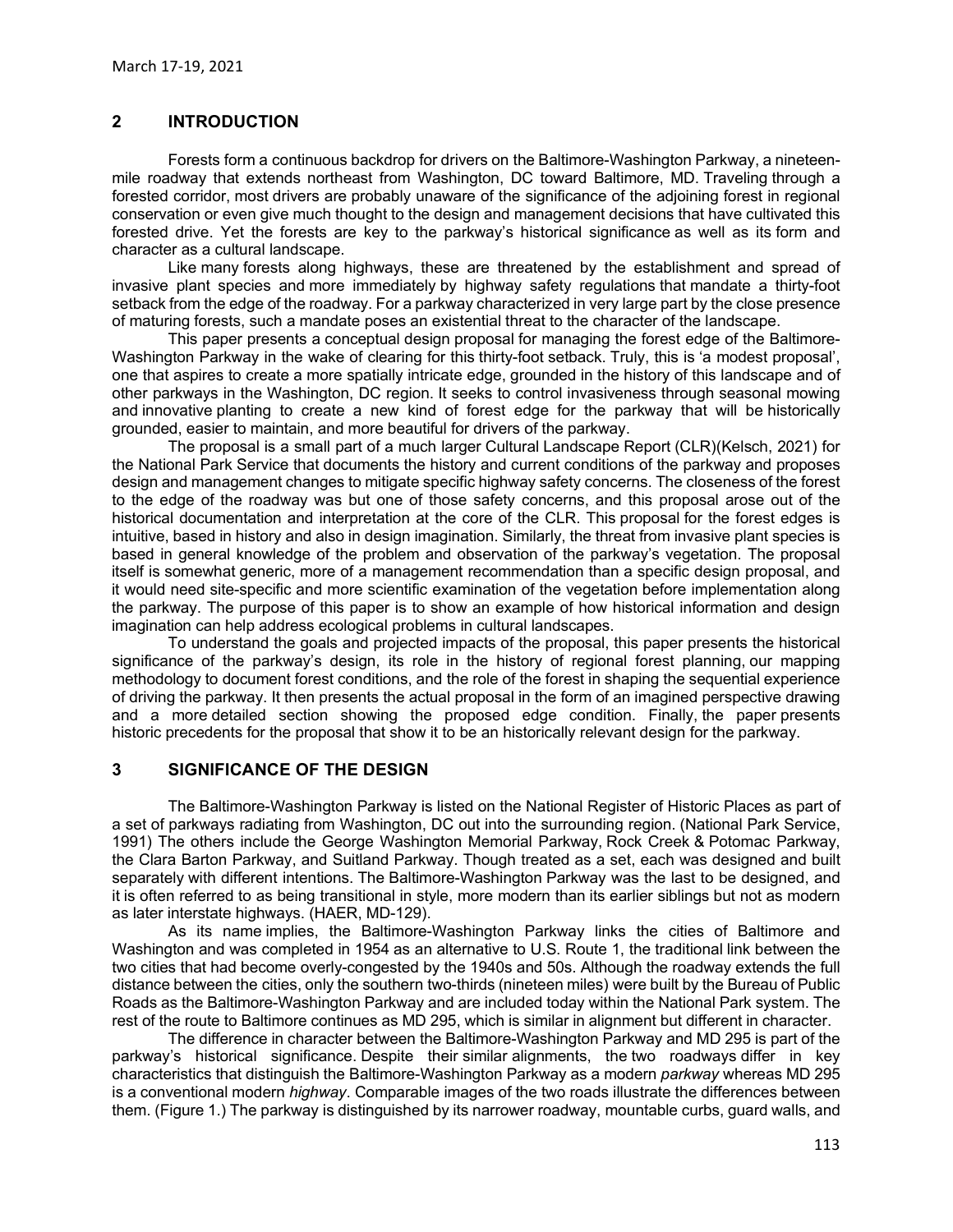spatial variation derived from the juxtaposition of grass medians and planted trees against the continuous backdrop of maturing forests. In contrast, MD 295's wider roadway, ordinary steel guardrails, overhead signs, and homogenous spatial corridor give it a conventional highway character. Part of the parkway's significance as a designed landscape is that it shows that an ordinary highway can instead be designed as a parkway with careful attention to conditions such as the width of the roadbed, the integrity of the enclosing landscape, the character of construction details, and thoughtful variation of the sequential experience.



Figure 1. Comparison of the Baltimore-Washington Parkway (left) and MD 295 (right) showing differences between their respective characters. (Google Maps street view, April 2018)

The Baltimore-Washington Parkway had a surprisingly long gestation period given that it is the most modern of Washington's parkways. Significantly, its earliest conception is directly tied to regional forest conservation. Over time, the proposed parkway would gain additional purposes, but the importance of forests remained fundamental to its conception and design.

The parkway was originally conceived as part of architect William C. Ellicott's plan to create a capital area national forest on lands northeast of Washington in 1910. (Ellicott, 1910) In a revised 1920 version of the proposal, Ellicott included a memorial avenue commemorating those who died in WWI, and this is the first vision of what would become the Baltimore-Washington Parkway. (Ellicott, 1920) The national forest proposal ultimately failed in the 1930s, but numerous federal properties were developed on the lands Ellicott had proposed for the forest. These included the U.S. Army's Fort Meade, the Department of Agriculture's Beltsville Agricultural Research Station, the U.S. Fish and Wildlife Service's Patuxent Research Refuge and the National Park Service's Greenbelt Park. Collectively these properties conserve much of Ellicott's proposed national forest lands. Parkway planners expanded the purpose of the roadway to include access to these federal properties, especially Fort Meade in the event of a national emergency. The ability to have safe and fast access to the fort was a critical argument for construction of the parkway during the early years of the Cold War. Parkway planners also stressed the importance of having a 'dignified' entrance into the city akin to those provided by the George Washington Memorial Parkway and the Rock Creek and Potomac Parkway.

Traffic congestion and frequent accidents on U.S Route 1 led to further impetus to develop a faster and safer inter-city route between Baltimore and Washington. (HAER, undated. Kelsch, 2021) This emphasis on inter-city travel led to ambiguity about whether the parkway was to be truly a parkway, with an emphasis on scenic driving and important destinations, or a regional highway that emphasized efficient transportation. The National Park Service portion of the roadway was built as a scenic parkway restricted to passenger vehicles and leading to the various federal properties. The State of Maryland, however, built the twelve-mile extension to Baltimore as an efficient highway that can carry larger trucks and commercial vehicles. These discrepancies have led to calls for the parkway to be transferred to Maryland, but state officials only want it if the Park Service upgrades it to carry commercial traffic. The cost of that upgrade has prevented the transfer of ownership. (HAER, undated. Kelsch, 2021)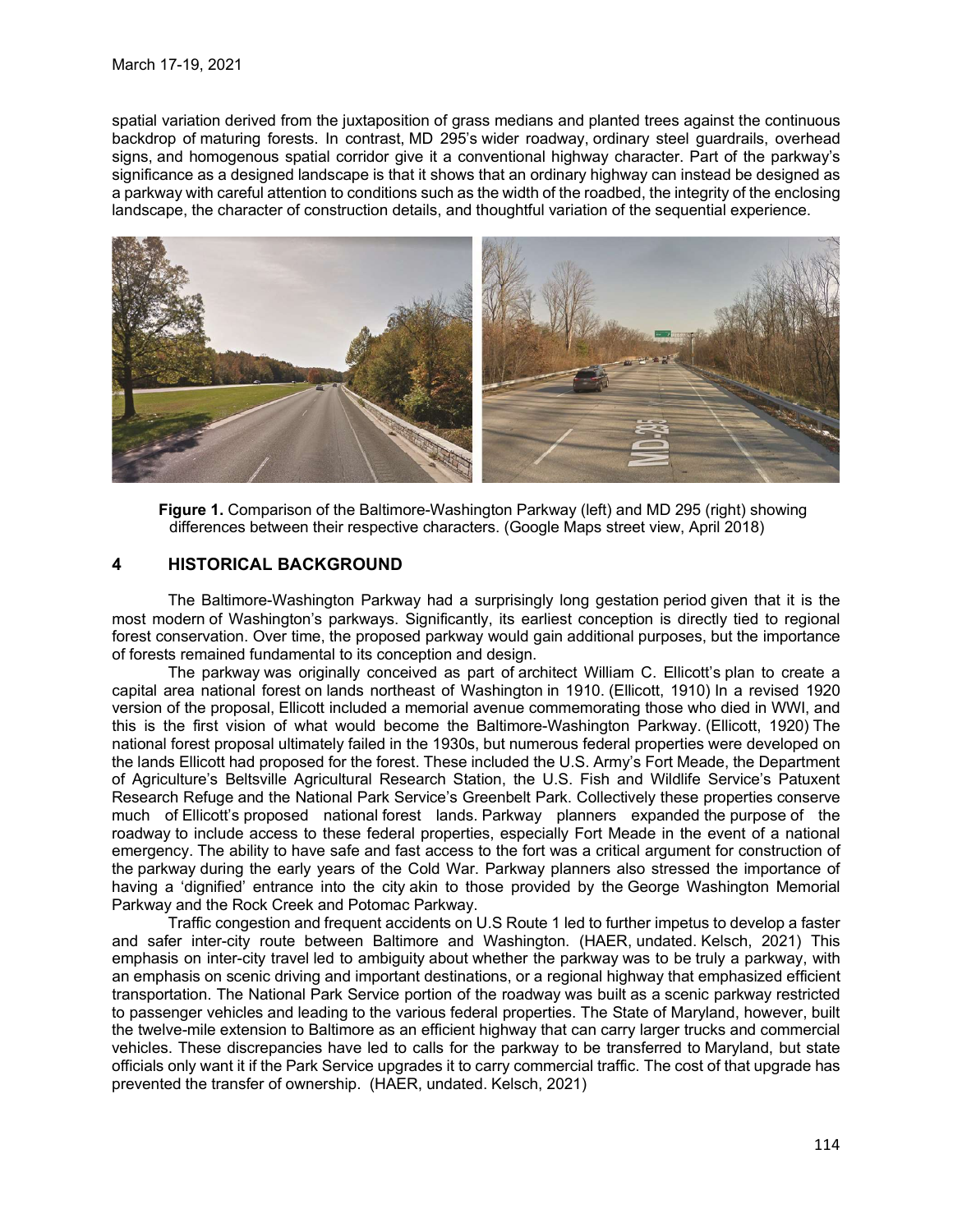Regardless of ownership, the original design of the parkway had become quite dangerous with increasing traffic loads, and the parkway was significantly rehabilitated in the 1990s to make it safer. Among the changes, longer exit lanes and wider bridges were constructed to allow drivers to exit the roadway more quickly and prevent dangerous back-ups at interchanges. New shoulders with mountable curbs were added so drivers could pull off onto the grass in an emergency, and concrete guard walls that mimic the original stonework of the bridges replaced aging guardrails. In addition, a planting design was developed and implemented for the first time along the full-length of the parkway. The planting design emphasized the interchanges, composing the vegetation at these junctures to be transitions between the adjoining vernacular landscape of the surrounding suburbs and the forested corridor of the parkway. The plans also included reforestation in places and plantings to thicken the forest edge and adorn it with ornamental species. Almost all species planted were indigenous to the forests of the mid-Atlantic piedmont and coastal plain, the forests that line the parkway. (HAER, undated. Kelsch, 2021)

## 5 MAPPING THE PARKWAY'S FORESTS

As indicated above, the conditions of the forest were documented as part of a cultural landscape report (CLR) for the parkway contracted with the National Park Service. (Kelsch, 2021) The goal of a CLR is to document the history and current conditions and assess historical integrity of the landscape, and then use that historical information as a basis for proposing solutions to specific problems. In the case of this CLR for the Baltimore-Washington Parkway, most of the problems related to highway safety.

Despite the rehabilitation of the parkway in the 1990s, there continue to be safety concerns. (Eastern Federal Lands Highway Division, 2007) For example, the mountable curbs that allow cars to pull off in emergencies, do not allow park police to pull over buses or other commercial vehicles, so the police literally are unable to enforce the ban on commercial traffic. Simply adding emergency pull-offs would facilitate that need, but it would interrupt the clear edge provided by the mountable curbs, one of the design details that characterize the parkway. Design decisions like this distinguish the Baltimore-Washington Parkway from ordinary highways, so it is critical that proposals be grounded in the specific history and character of this landscape, and that is the goal of the CLR.

In order to understand better the importance of the forests, graduate students Amanda Cortez, Jake Fettig and Alexandra Schiavoni and I mapped the parkway at three scales. Forests figure prominently at each scale. (Kelsch, 2021)

Maps at 1" = 10,000' show the full parkway in regional context. In Figure 1A, the parkway corridor (in red) is mapped in relationship to the 1911 proposed national forest lands (in yellow), current forests (in green), and federal properties (with light gray overlay). The importance of the parkway as a forest corridor is clearly visible in this geographical and historical context, connecting the federal properties to one another and to the Anacostia River in Washington.

Maps at 1" = 2000' show the parkway in three segments of about six miles each, and these maps reveal pattern and structure of the landscape. In figure 1B, upland and lowland deciduous forests (green), scrubland (orange) and mowed grass (yellow) create a rhythm of grassy openings and forested medians in the southern third of the parkway as the roadway undulates over ridges and spans small streams in the swales. Clues to forest histories are visible in the orange patches of early successional shrub vegetation and also in the dark-textured, successional forests. Many of the successional forests are growing in places that had been completely disturbed during initial construction, and they are younger than the forests that were undisturbed at that time. Early successional shrubland is due to cessation of mowing or to disturbance from more recent construction.

Maps at 1" = 700' divide the parkway into nine segments of two-miles each and reveal specific conditions in more detail. In Figure 1C, a map of the second segment from the southern end shows the 1993 planting design developed as part of the 1990s rehabilitation of the parkway. The map shows composed plantings at the interchanges with specimen oaks and maples (in green), flowering trees (in pink), and native grass meadows (in pale green) creating a more intricate and spatially articulated landscape as a transition onto or off the parkway. Between the interchanges, edge plantings (dashed outlines) cultivate a more robust forest edge along most of the length of the parkway. These areas show that parkway designers were concerned about the character of the full forest edge and not just the interchanges.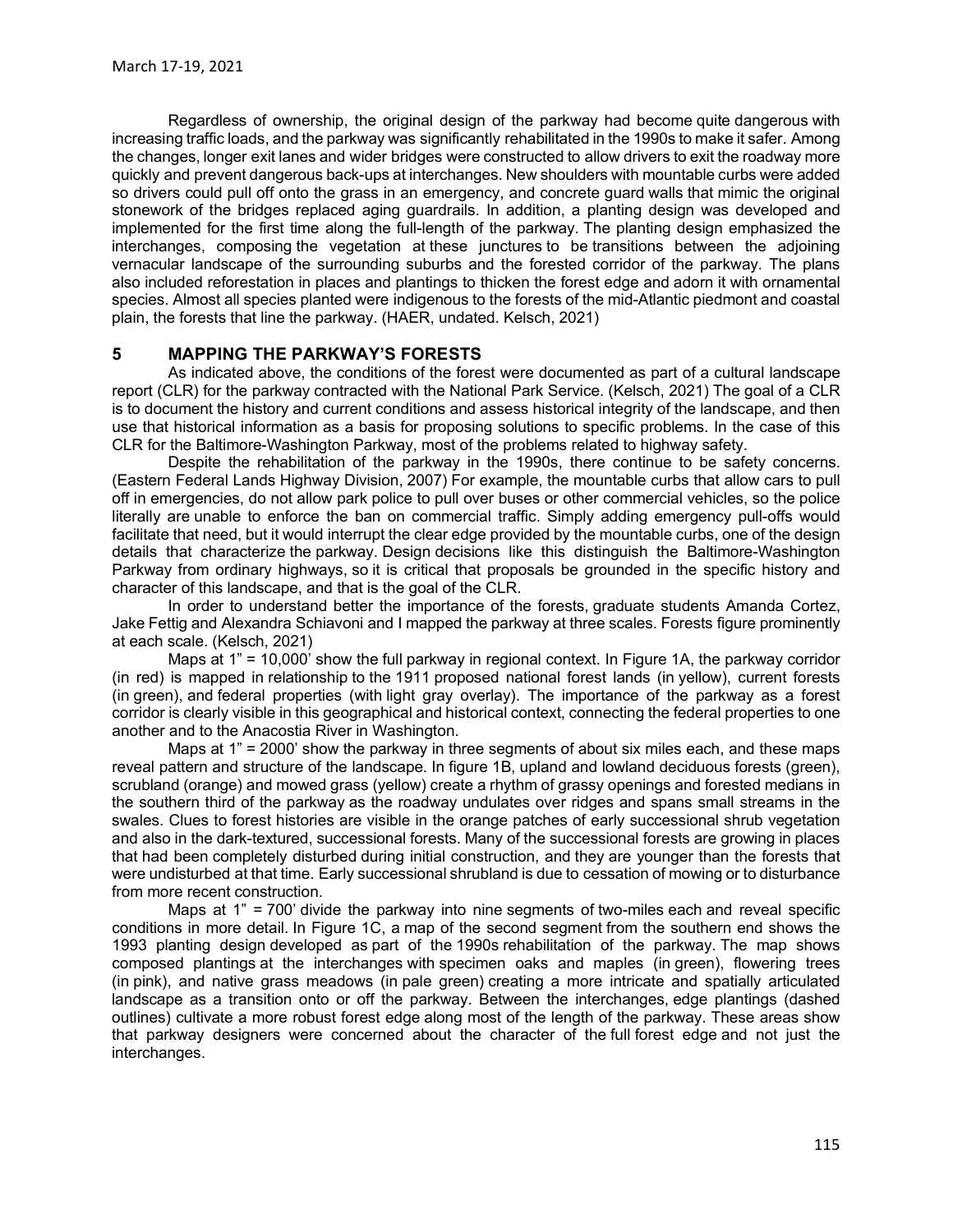

Figure 2. Baltimore-Washington Parkway mapped at varying scales. b: 1:10,000, B: 1:2000, C: 1:700

# 6 SECTIONAL ANALYSIS

The various maps at these three scales reveal and document much about the parkway, but they are unable to represent the experience of driving it. For this, we used thirty-eight repetitive sections, drawn at half-mile increments along the nineteen miles of the parkway. The individual sections document the topography, vegetation, road alignment, and open space at each section cut, and collectively they depict the changes in spatial conditions as one drives through the landscape. The sections correspond with the 1:700 maps such that five consecutive sections document the spatial sequence of each two-mile segment. Sections E – I (Figure 3) represent the spatial sequence of the segment shown in Figure 2C. Viewing the sections sequentially and guided with descriptive text, one can 'read' the experience of the parkway while imaginatively traveling from bottom to top, south to north.

After passing under the bridge at Annapolis Road, Section E, the roadways diverge and reduce to two lanes in each direction, creating an open median with planted specimen trees at Section F. The significance of this change of scenery is underscored by a National Park Service sign identifying this as the Baltimore Washington Parkway (for northbound travelers) even though the parkway actually begins two miles to the south. The roadways diverge further at Section G, separated by a wide swath of mature forest, and consequently drivers are unaware of the opposite lane of traffic. Travelers experience continuous forest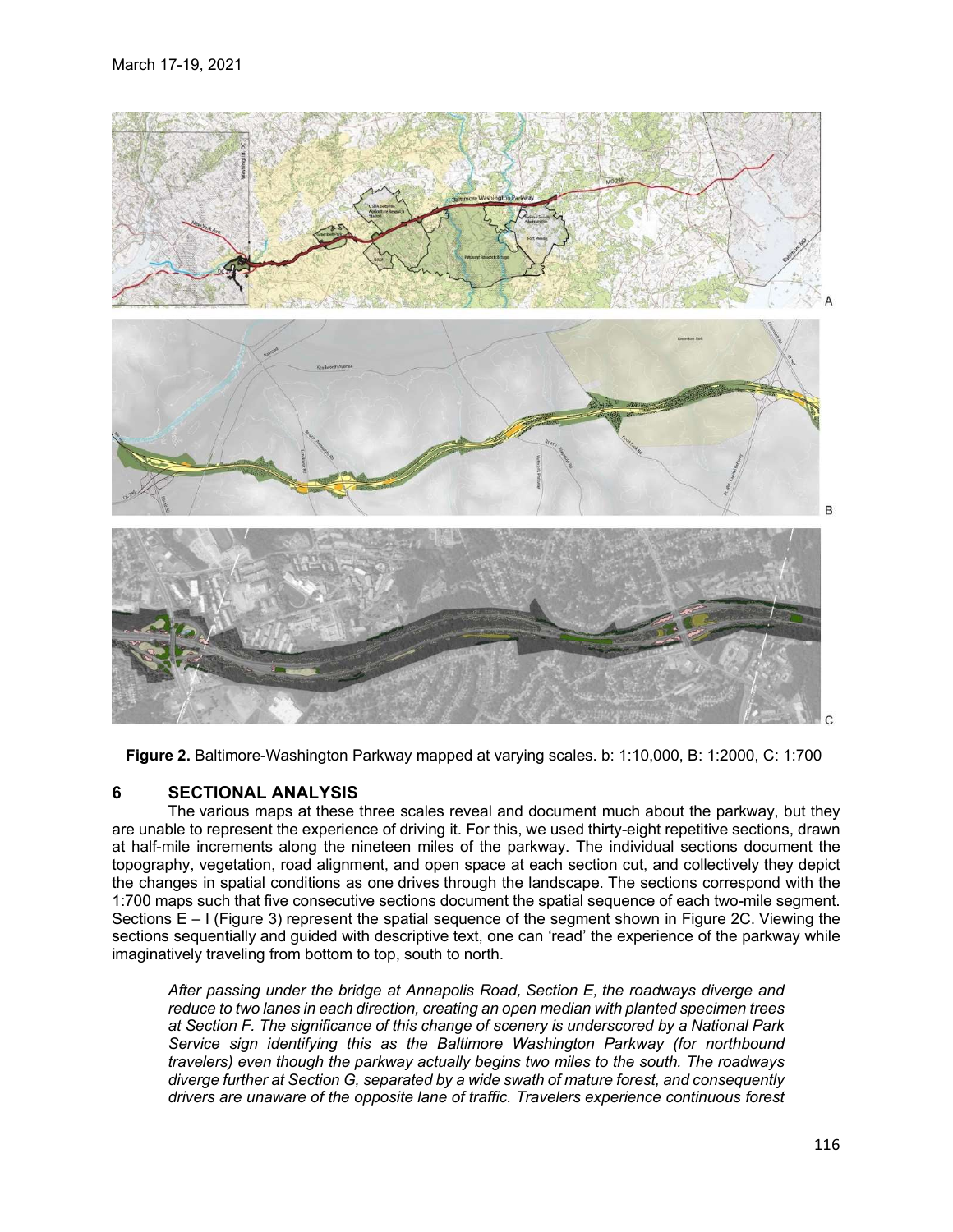in this segment, usually with a mowed edge along the roadway. At Section H, the roadways are near enough to each other to have another open median with planted specimen trees, and then they diverge again at Section I, where the median is forested once again with wider mowed grass strips along the edge of the roadway. (Kelsch, 2021)



Figure 3. Sectional analysis showing prominence of forests in the driving experience

The text in this description was not written to specifically highlight the forest, but the prominence of references to the forest are indicative of its importance in shaping the experience of the parkway. This is especially true when the median is wide, and the northbound and southbound lanes are enclosed by rich, mature forest on each side of the roadway.

Alexandra Schiavoni developed the thirty-eight sections needed to cover the full length of the parkway. Each is a combination of site-specific and modular drawing. (Figure 3.) She first drew topographically accurate profile lines at each of the section cuts and then added graphic modules that represented a typology of vegetation along the parkway: mature forest, successional forest, forest with cleared understory (often for the safety setback), open-grown specimen trees, shrubland, and mowed grass. She added red hatching to indicate invasive vegetation and blue view cones to show the extent of views from passing cars. Automobiles show the locations of traffic lanes, and bridges, signs and overhead wires depict individual characteristics of each section.

Because of the length of the roadway and the breadth of the CLR, invasive vegetation was identified only through driving surveys. Hence our ecological assessment is general in nature. Easily recognizable and common invasive species (Ailanthus, Bradford pear) and tangled masses of vines and perennial forbs were assumed to indicate the presence of significant numbers of invasive plants. This was not intended as an accurate ecological assessment. Its goal was to look for patterns and repetitive conditions. For example, Ailanthus has established behind guardwalls built in the 1990s, and Bradford pear is common in areas recently released from mowing. As stated earlier, more thorough documentation of the forest edges is needed, hopefully before further clearing is done.

Sections G, H and I illustrate the issues related to the management of the forest edges. In each of the three sections, the successional forest on the outer edges has no understory because the forest has been cut back to make a larger setback from the lanes of traffic. Light blue view cones extend into the forest in these places because of the lack of a developed forest edge. Although the views into the woods are more alluring, the clearing allows more sunshine to extend into the forest, and this is likely to promote the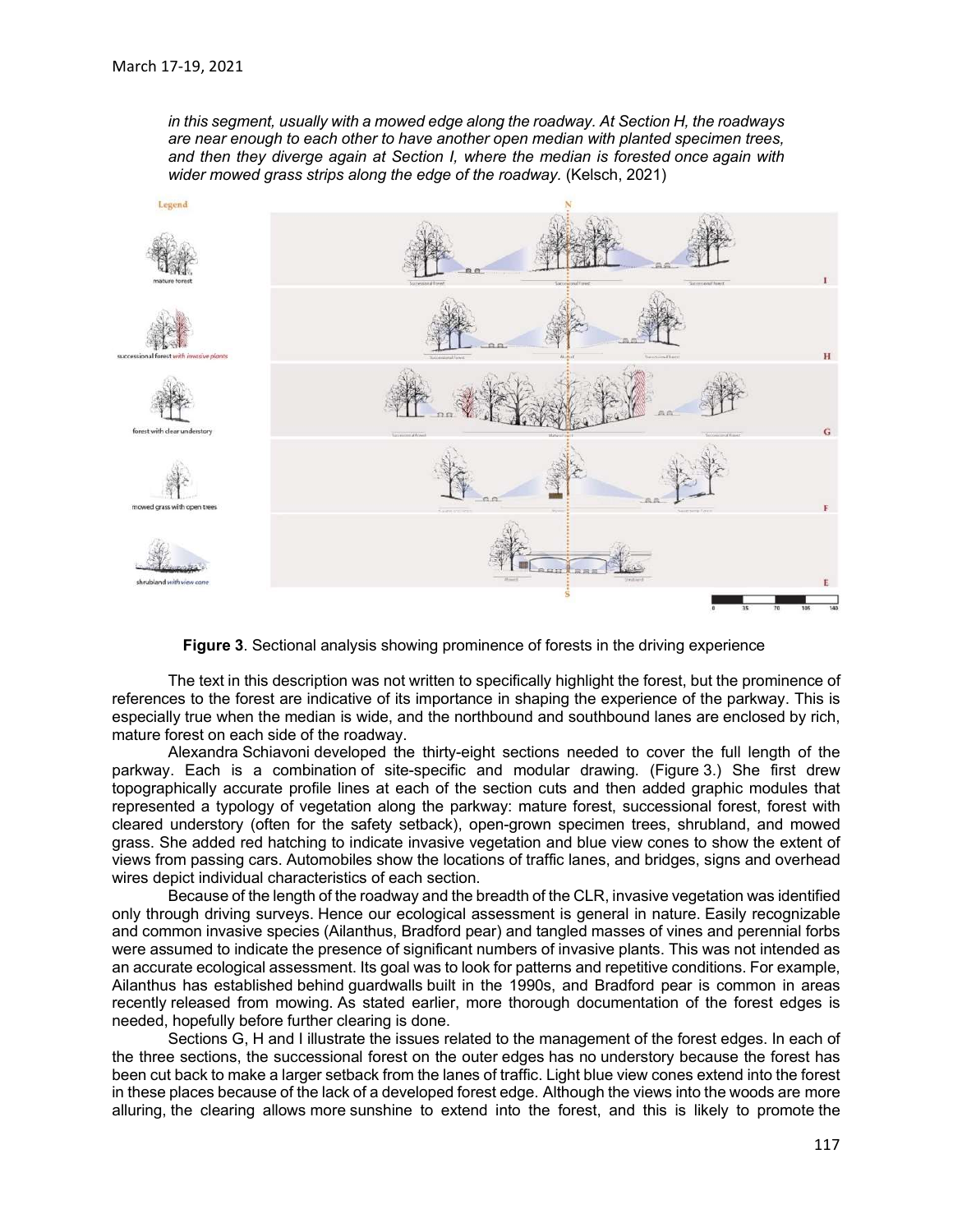establishment of invasive plant species better adapted to the disturbed, sunny environment. In Section G, invasive species are already established along the median edges, so they are poised for rapid seed dispersal and colonization.

# 7 A NEW FOREST EDGE

As stated earlier, the goal of this CLR is to address specific safety concerns within the historical context of the parkway. The proximity of the forest to the edge of the road as seen in the distant left of Figure 1 and present along most of the parkway poses a threat to drivers who veer off the road. Park managers are charged to create and maintain a thirty-foot setback for the forest, except where guard walls prevent drivers from hitting trees and where topography affords extra safety. (Eastern Federal Lands Highway Division, 2007)

Our analysis documented the historical and ecological importance of the forests lining the parkway. Much of the forest edge has already been cleared, leaving it vulnerable to establishment and spread of fast-growing, shade intolerant species, many of which are invasive in this context. Currently, park maintenance staff are mowing the cleared areas once per year, which prevents woody species from establishing but allows thick growth of perennial plants, many of which are invasive. The thick, new plant growth also eclipses the new view into the forest for motorists. It may not be a stable edge, but it provides a more interesting experience for drivers and passengers.

Given that forests line both sides of the parkway for nearly all of its nineteen miles and often in the median, too, changes to the edge of the forest would have huge impact on the character of the parkway. The combination of the threat of invasive species and the appeal of more intriguing views into the forest, provoked a desire to design a more sustainable and safer edge for the forest that is also more beautiful and consistent with the parkway's careful design.

In many places where the edge has not been cleared, the existing forest is well-developed with layered understory and denser vegetation along the sunnier edges. When mature forest lines both sides of the roadway and the gap in the canopy is narrow, drivers can often peer into the woods even when leaves are on the trees, because the edge isn't not opaque with foliage. This is especially true in the long stretches through the Beltsville Agriculture Research Center and the Patuxent Wildlife Refuge where mature forest extends far beyond the boundaries of the parkway. In these and other stretches, the lack of recent disturbance has limited the establishment of invasive species.



Figure 4. Perspective and section showing edge management proposal

As an alternative edge, I have proposed mowing the cleared land frequently enough to keep it in long grasses and to prevent shrubs and forbs from dominating the vegetation. (Figure 4.) Mowing would extend under the canopy of the first several trees, because this is the sunniest zone where fast-growing, disturbance species most likely would outcompete native shrubs and forbs. Behind these vanguard canopy trees, a thick edge of understory trees and shrubs of the mid-Atlantic piedmont and coastal plain would be planted to define a line of greater shade where they could more effectively compete with the sunnier species. Recommended species were derived from the plant palettes from historical planting plans for the parkway. All are indigenous to the piedmont and coastal plain forests.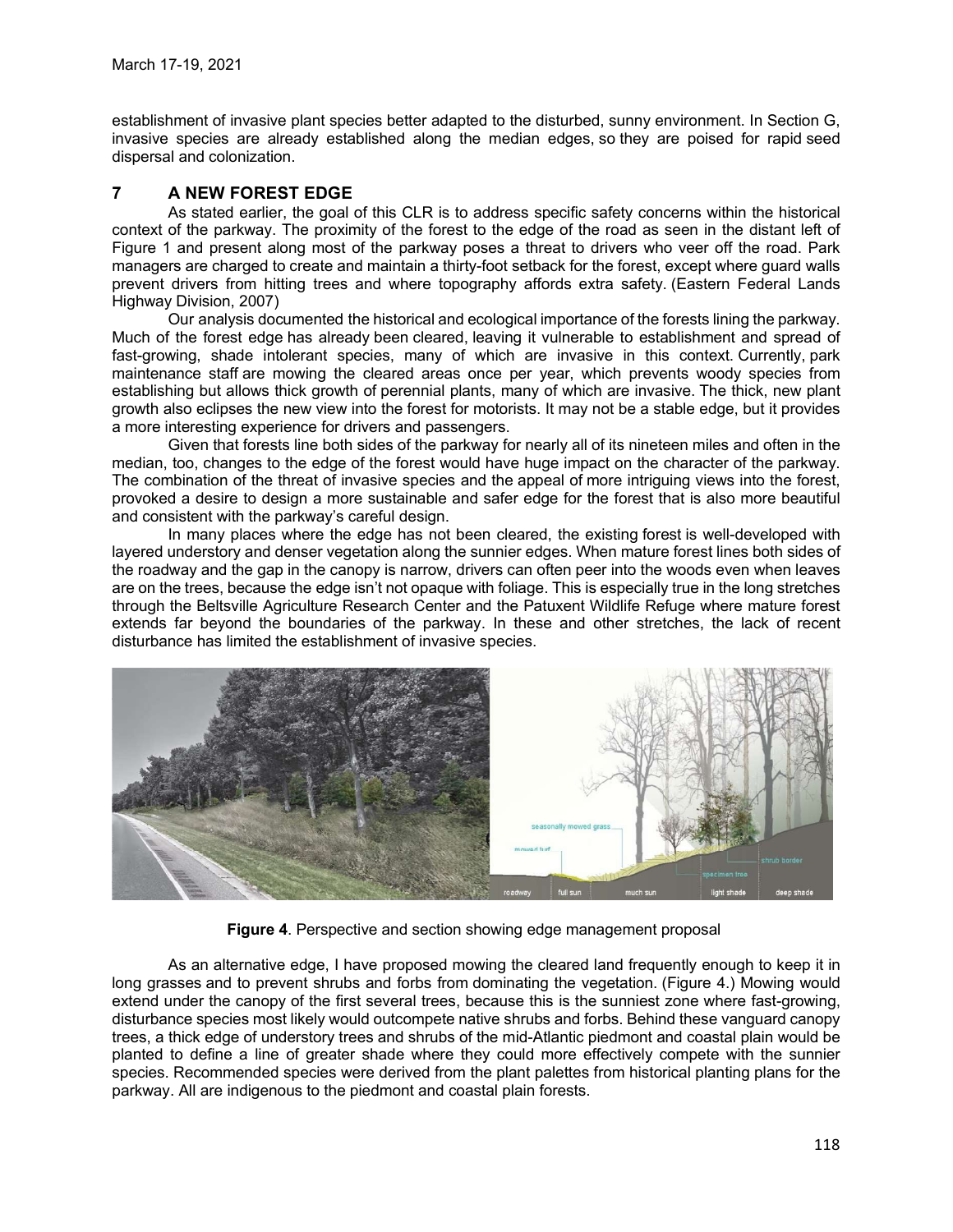This would create a quite different edge, spatially. Individual tree trunks would stand out from the forest, carrying the canopy out over the mowed grasses, and then a denser understory edge would form in the shadier recesses. Individual specimen flowering trees could be planted among the free-standing trunks to further ornament the edge.

### 8 HISTORICAL PRECEDENTS

Are there precedents for this proposed redesign of the forest? Given the goal of the CLR to ground proposals in historic precedence, is there justification for this proposal? I have identified three precedents that offer support for this redesign of the edge.

The first is the early history of the parkway itself. Historic photographs from the 1950s show a very different landscape from the present-day condition. (Figure 5A.) Areas that had been cleared during construction were mowed and kept as grasslands in contrast to the forest. In the foreground, the forest is expanding through the establishment of young trees, and the edge is similarly intricate to that in my proposal. In time, almost all the grasslands were allowed to succeed into the forests that line the parkway today, but it is clear in this photo that in its early years the parkway had greater diversity of vegetation than the current, continuous forests. Thus, there is historical precedent for greater variety in the vegetation.

A second precedent is from a paper by Douglas C. Bayliss, "Planning Our National Park Roads and Our National Parkways", written shortly after the Baltimore-Washington Parkway opened. (Bayliss, 1957) Bayliss illustrates different strategies for maintaining vegetation along an imagined segment of a parkway. (Figure 5B.) In his diagram, he distinguishes between open grass (yellow), open shrubland (blue), woods cleared of undergrowth (green), natural forest (uncolored), and areas cleared for views (blue gradation). His article does not anticipate the current needs of the forest edges of the Baltimore-Washington Parkway, but it shows that treating the grasses, shrubs and trees as distinct layers is a long-standing maintenance practice in parkway management, and it can create a more diverse vegetative and spatial edge.

A third precedent is from the Mount Vernon Memorial Highway, the parkway that inspired the rest of Washington, DC's parkways. (Figure 5C.) The southern portion of the Mount Vernon Memorial Highway was built along the edge of existing forest, and Wilbur Simonson, the landscape architect who developed the planting design, called for extensive plantings of ornamental trees and shrubs to cultivate a lush and picturesque edge to the forest. As with the Baltimore-Washington Parkway, the vegetation grew into mature forest over time, but at least in the beginning, Simonson's plantings for the parkway were more intricate and stylized than a natural forest edge. They set a precedent for a different kind of forest edge within the Washington parkways.



A. Baltimore-Washington Parkway B. Bayliss C. Mount Vernon Memorial Parkway

Figure 5. Precedents in parkway design and management of parkway vegetation.

## 9 CONCLUSION

Forests shape the experience of driving the Baltimore-Washington Parkway and are critical to its historical significance as a regional corridor among other large forested properties. The need to clear more of the edge for driver safety poses an existential threat to the landscape. It is not unreasonable to imagine that the nineteen miles of forested parkway could become a corridor of invasive species like ailanthus and Bradford pear which have already established in certain locations. This proposal for a redesigned forest edge seeks to cultivate a different kind of edge that would be historically grounded, maintainable through